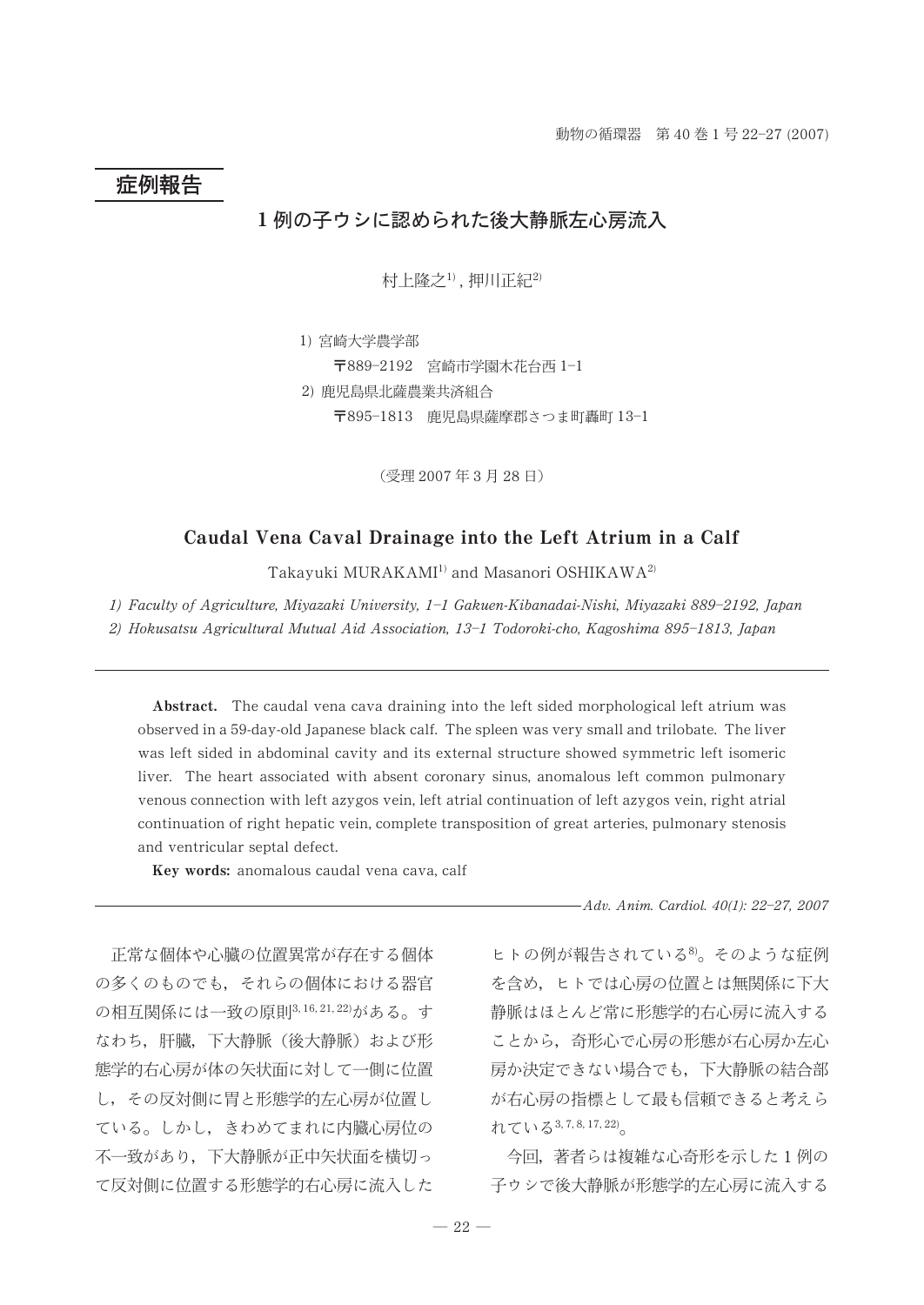異常を認めたので、その解剖学的所見について 報告する。

#### 症 例

症例は胎齢282日で自然分娩により出生し た黒毛和種牛のオスであった。本例は自力で吸 乳していたが、35日齢より腹部が膨満、元気消 失し、鼓張症の加療に反応しなかった。45日齢 で心雑音が聴取され、そのときチアノーゼや頚 静脈の怒張は認められなかった。その後も鼓張 が持続し、しだいに衰弱して59日齢で死亡し た。

死亡時、体格は小さく、削痩していた。剖検 で、大・小脳に肉眼的な異常は認められず、皮 下水腫や胸水は認められなかった。左肺の肺門 部に鶏卵大の黒赤色·無気肺の硬結部が存在し ていた。肺の分葉と気管支の分岐は正常であっ た。腹腔内には淡黄色·透明の腹水が少量貯留 していた。第1胃は通常どおり左側、第4胃は 右側に位置し、複胃の粘膜面に異常は認められ なかった。膵臓、腸および腎臓に位置異常は認 められず、小腸リンパ節が腫脹していた。脾臓 は通常の位置で、第1胃の左壁中ほどに付着し ていたが, その大きさは6×5 cm で, 著しく小 さく, さらにその背側部は3葉に異常分裂を示 していた(Fig. 1)。肝臓は異常位置を示し、体 軸より左側で、第1胃と第2胃の前位で横隔膜 に面していた。肝臓の臓側面の右部は第2胃の 前壁と癒着し,その中心部に黄色・クリーム様 の膿を含む米粒大の化膿巣が1個存在してい た。この肝臓の右部は本来の肝臓右葉より扁平 で、左部は右部より厚く、方形葉、乳頭突起お よび尾状突起を欠き、さらに肝臓右部と左部の 間で臍静脈溝と胆嚢窩が融合して対称肝(左相 同肝)の外観を示していた (Fig. 1)。



 $Fig. 1$ Parietal surface of the small and trilobate spleen (SP) and visceral surface of the liver. CA: caudal vena cava, GB: gall bladder, UV: umbilical vein.

心臓は通常どおり胸郭内、正中やや左側に位 置し、全体的にやや大きかった。前大静脈は右 側のみに存在し、それは通常どおり右側の心房 に流入していた。この心房の通常では後大静脈 が流入する部位には肝臓右部からの1本の右 肝静脈が流入していた。この右側の心房は、心 耳が正常な右心耳と同様に細長く(ウシの左右 の心耳の外形はヒトの心耳の外形の逆), 心房 との境界には分界稜を備え、また二次心房中隔 が存在しており、形態学的右心房であった。卵 円孔の前端には径1mmの小口が1個存在し ていた。右心房は三尖弁を介して右前位の心室 に流入していたが、この心室は室上稜、中隔縁 柱、動脈下乳頭筋、大乳頭筋および小乳頭筋を 備え、さらに中隔面は肉柱が豊富で、形態学的 右心室であった。心室中隔の膜周囲部から漏斗 部にかけて長径 22 mm の上下に長い卵円形の 欠損があり、その前上方から大動脈が起始して いた。大動脈弁は3枚で、左右の房室弁および 肺動脈弁と線維性連続を示し、上行大動脈は外 径 27 mm で拡張していた。

右肺の肺静脈は通常の位置で左側の心房に流 入していた。左肺の肺静脈は左側の心房背壁上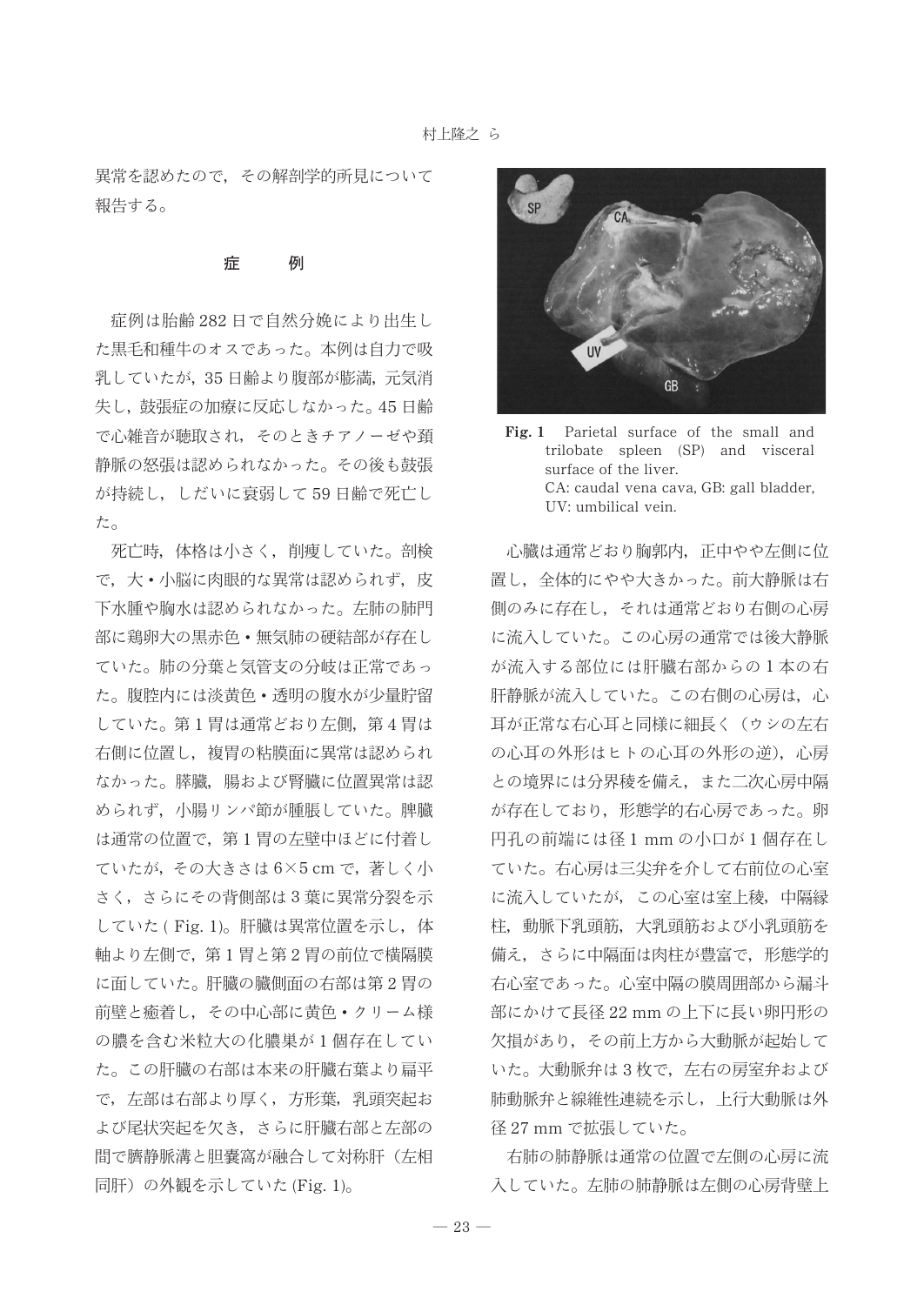### ウシの後大静脈左心房流入



Fig. 2 Posterior surface of the heart. AO: aorta, AZ: left azygos vein, BT: brachiocephalic trunk, CA: caudal vena cava, CP: left common pulmonary vein, LA: left sided morphological left atrium, RA: right sided morphological right atrium, RH: right hepatic vein, 1): left pulmonary artery 2): right pulmonary artery, 3: pulmonary vein from cranial lobe of right lung,  $\circled{4}$ : pulmonary vein from caudal lobe of right lung,  $\circled{)}$ : pulmonary vein from caudal lobe of left lung.

で1本の左総肺静脈に合流し、左奇静脈に流入 していた(Fig. 2)。この左奇静脈は左側の心房 の前上部に流入し、冠状静脈洞を欠損してい た。後大静脈は肝臓左部の肝静脈を受け入れ, 左側心房の後下部に流入していた (Fig. 3)。左 側の心房は、心耳が正常な左心耳と同様に鈍三 角形を示し、心房との境界に分界稜は存在せ ず、中隔面には一次心房中隔が備わった形態学 的左心房であった。この左心房は僧帽弁を介し 原則的に下(後)大静脈と形態学的右心房の



Fig. 3 Inner aspect of the left atrium, left lateral view. AZ: left azygos vein, BT: brachiocephalic trunk, CA: caudal vena cava CP: left common pulmonary vein, FO: small opening of foramen ovale, LV: left ventricle, RH: right hepatic vein, SP: septum primum.

て左後位の心室に流入していた。この心室は中 隔面が右心室の中隔面より平滑で、側壁には2 個の乳頭筋が存在し、形態学的左心室であっ た。左心室の前上部から肺動脈が起始し、完全 大血管転換を示していた (Fig. 4)。 肺動脈幹は 外径 17 mm で軽度の狭窄を示し、 動脈管は閉 鎖していた。冠状動脈に異常は認められなかっ た。大心静脈は左心房の前下壁、左心室縁静脈 は左心房左下壁に開口し、中心静脈は右心房の 後下壁、最小心静脈は右心房右下壁に開口して いた。

### 考 察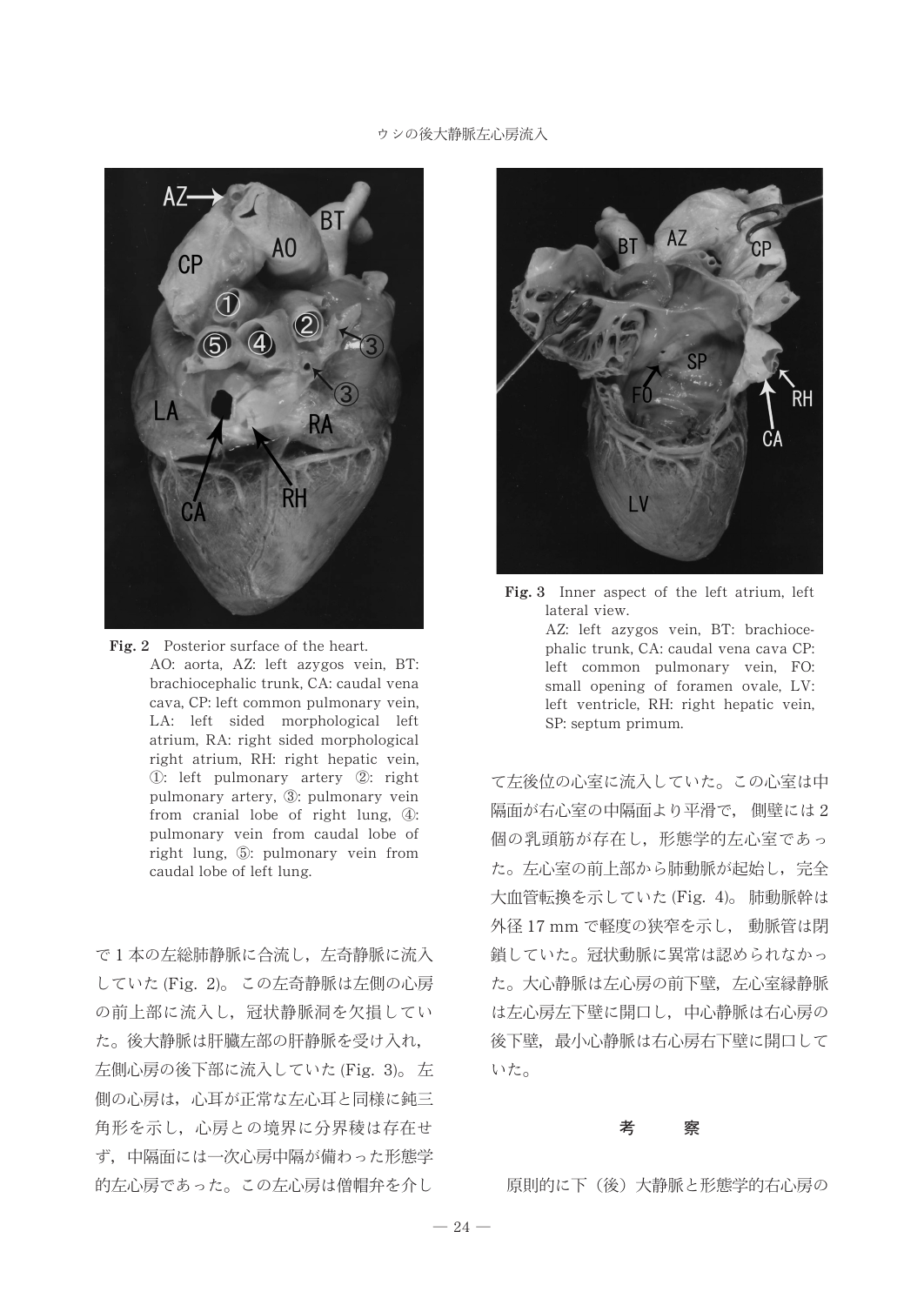

Fig. 4 Frontal view of the heart. AO: aorta, CP: left common pulmonary vein, CR: cranial vena cava, LA: left sided morphological left atrium, LV: left ventricle, PT: pulmonary trunk, RA: right sided morphological right atrium, RV: right ventricle, SD: ventricular septal defect.

位置は一致3,16,21,22)し、またヒトでは下大静脈 と形態学的右心房の位置が一致しない場合も含 めて下大静脈はほとんど常に形態学的右心房に 流入する3,7,8,17,22)。しかし、きわめてまれに孤 立型4,14,24)や、わずかに二次口型心房中隔欠損 を伴った<sup>5</sup>下大静脈左心房流入の存在がヒトで 報告されている。また、内臓の複雑な位置異常 と心大血管奇形を合併するヒトの無脾症候群で は44例中1例7, 14例中3例9および5例中 3例6)で下大静脈が形態学的左心房6,7,9). また は共通心房の左心房 (動脈) 側6)に流入してい たことが報告されている。

脾臓の完全欠相ではなく、脾臓低形成の患者

で腹部内臓の位置異常1,9), 右相同肺12), 二重上 大静脈12), 肝静脈両心房流入19), 肺静脈結合異 常9,19), 右相同心房12,19), 冠状静脈洞欠相12,19), 房室中隔欠損9,12), 大血管転換9,12), 肺動脈閉 鎖1,9,12)など、無脾症候群の特徴11,15,18,20)を示 した4例1,9,12,19)が報告されている。今回観察 したウシの症例は脾臓が著しく低形成で胸・腹 部内臓の位置は肝臓のみが異常を示して左側に 存在し、 その肝臓の形態は対称肝 (左相同肝) であった。また肺静脈結合異常(左総肺静脈左 奇静脈流入), 左奇静脈左心房流入, 右肝静脈右 心房流入,冠状静脈洞欠損,大血管転換,肺動 脈狭窄など、ヒトの無脾症候群に特徴的な異 常11,15,18,20)を示していた。

今回のウシにおける後大静脈が流入した左側 位の心房は心耳の外形と分界稜が存在しないこ と2,13), および一次心房中隔が存在すること10) から形態学的左心房であり、後大静脈が形態学 的左心房と結合したきわめてまれな症例と考え られた。左側位の下大静脈が正常な冠状静脈洞 と結合し、その冠状静脈洞を介して右側位の形 態学的右心房に流入したヒトの1例が認めら れ、もしその冠状静脈洞が洞房ヒダを欠く、い わゆる背壁を欠相した冠状静脈洞(unroofed coronary sinus) であれば下大静脈が形態学的 左心房に流入する可能性が示唆されていた23) が、今回のウシの症例はそれを実証するもので あった。本例では背壁を欠損した冠状静脈洞, すなわち冠状静脈洞欠指によって左総肺静脈が 結合した左奇静脈が左側位の形態学的左心房の 前上部に、後大静脈が同じく形態学的左心房の 後下部に、それぞれ流入していた。

#### 約 要

59日齢, 黒毛和種牛のメスで後大静脈が左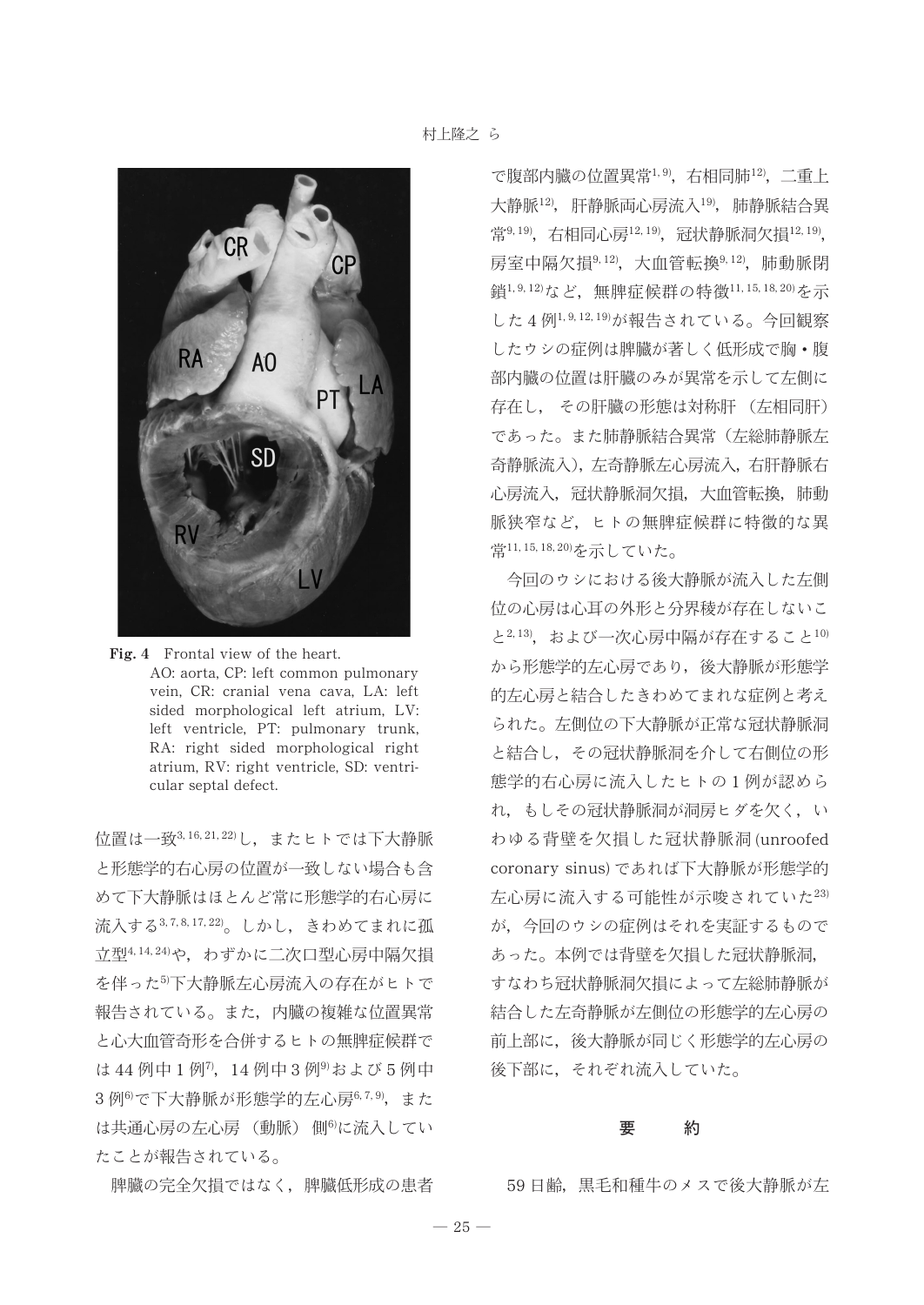側位の形態学的左心房に流入しているのが認め られた。脾臓は著しく小さく,三分葉であった。 肝臓は腹腔の左側に位置し,外形は対称性左相 同肝を示していた。この心臓には冠状静脈洞欠 損,左総肺静脈左奇静脈結合,左奇静脈左心房 流入, 右肝静脈右心房流入, 完全大血管転換, 肺動脈狭窄および心室中隔欠損などを合併して いた。

## 文献

- 1) Applegate, K. E., Goske, M. J., Pierce, G. and D. Murphy (1999): Situs revisited. Radiographics, 19, 837-852.
- 2) Caruso, G. and A. E. Becker (1979): How to determine atrial situs? Br. Heart J., 41, 559-567.
- 3) De La Cruz, M. V., Polansky, B. J. and F. Navarro-Lopez (1962): The diagnosis of corrected transposition of the great vessels. Br. Heart J., 24, 403-497.
- 4) Gardner, D. L. and L. Cole (1955): Long survival with inferior vena cava draining into left atrium. Br. Heart J., 17, 93-97.
- 5) Gautam, H. P. (1968): Left atrial inferior vena cava with atrial septal defect. J. Thorac. Cardiovasc. Surg., 55, 827-829.
- 6) Gilbert, E. F., Nishimura, K. and B. G. Wedum (1958): Congenital malformations of the heart associated with splenic agenesis. Circulation, 17, 72-86.
- 7) 原田健二・安藤正彦 (1988): 無脾症候群の心房 形態. 日小循会誌, 3, 290-294.
- 8) Hastreiter, A. R. and A. Rodrigetz-Coronel (1968): Discordant situs of thoracic and abdominal viscera.  $Am. J. \, Cardiol., 22, 111-118.$
- 9) Ivemark, B. I. (1955): Implications of agenesis of the spleen on the pathogenesis of conotruncus anomalies in childhood. Acta Paedi $atr.$ , 44 (Suppl. 104), 4-110.
- 10) Lev, M. (1954): Pathologic diagnosis of posi-

tional variations in cardiac chambers in congenital heart disease. Lab. Invest., 3,  $71-82$ .

- 11) Landing, B. H. (1984): Five syndrome (malformation complexes) of pulmonary symmetry, congenital heart disease, and multiple spleens. Pediatr. Pathol.,  $2, 125-127$ .
- 12) Layman, T. E., Levine, M. A., Amplatz, K. and J. E. Edwards (1967): Asplenic syndrome in association with rudimentary spleen. Am. J. Car $diol., 20, 136-140.$
- 13) Macartney, F. J., Zuberbuhler, J. R. and R. H. Anderson (1980): Morphological consideration pertaining to recognition of atrial isomerism. Br. Heart J., 44, 657-667.
- 14) Meadows, W. R., Bergstrand, I. and J. T. Sharp (1961): Isolated anomalous connections of a great vein to the left atrium. *Circulation*, 24, 669-676.
- 15) Putschar, W. G. J. and W. C. Manion (1956): Congenital absence of the spleen and associated anomalies.  $Am. J. Clin. Pathol., 26, 429-$ 470.
- 16) Randall, P. A., Moller, J. H. and K. Amplatz. (1973): The spleen and congenital heart disease. Am. J. Roentgenol. Radium Ther. Nucl. Med., 119, 551-559.
- 17) Rose, V., Izukawa, T. and C. A. F. Moes (1975): Syndromes of asplenia and polysplenia. Br. Heart J., 37, 840-852.
- 18) Ruttenberg, H. D., Neufeld, H. N., Lucas, R. V. Jr., Carey, L. S., Adams, P. Jr., Anderson, R. C. and J. E. Edwards (1964): Syndrome of congenital cardiac disease with asplenia. Am. J. Cardiol., 13, 387-406.
- 19) Van Mierop, L. H. S. and F. W. Wiglesworth (1962): Isomerism of the cardiac atria in the asplenia syndrome. Lab. Invest., 11, 1303-1315.
- 20) Van Mierop, L. H. S., Gessner, I. H. and G. L. Schiebler (1972): Asplenia and polysplenia syndrome. Birth Defect Orig. Article Ser., 8, 74-82.
- 21) Van Praagh, R., Van Praagh, S., Vlad, P. and J. D. Keith (1964): Anatomic types of congenital